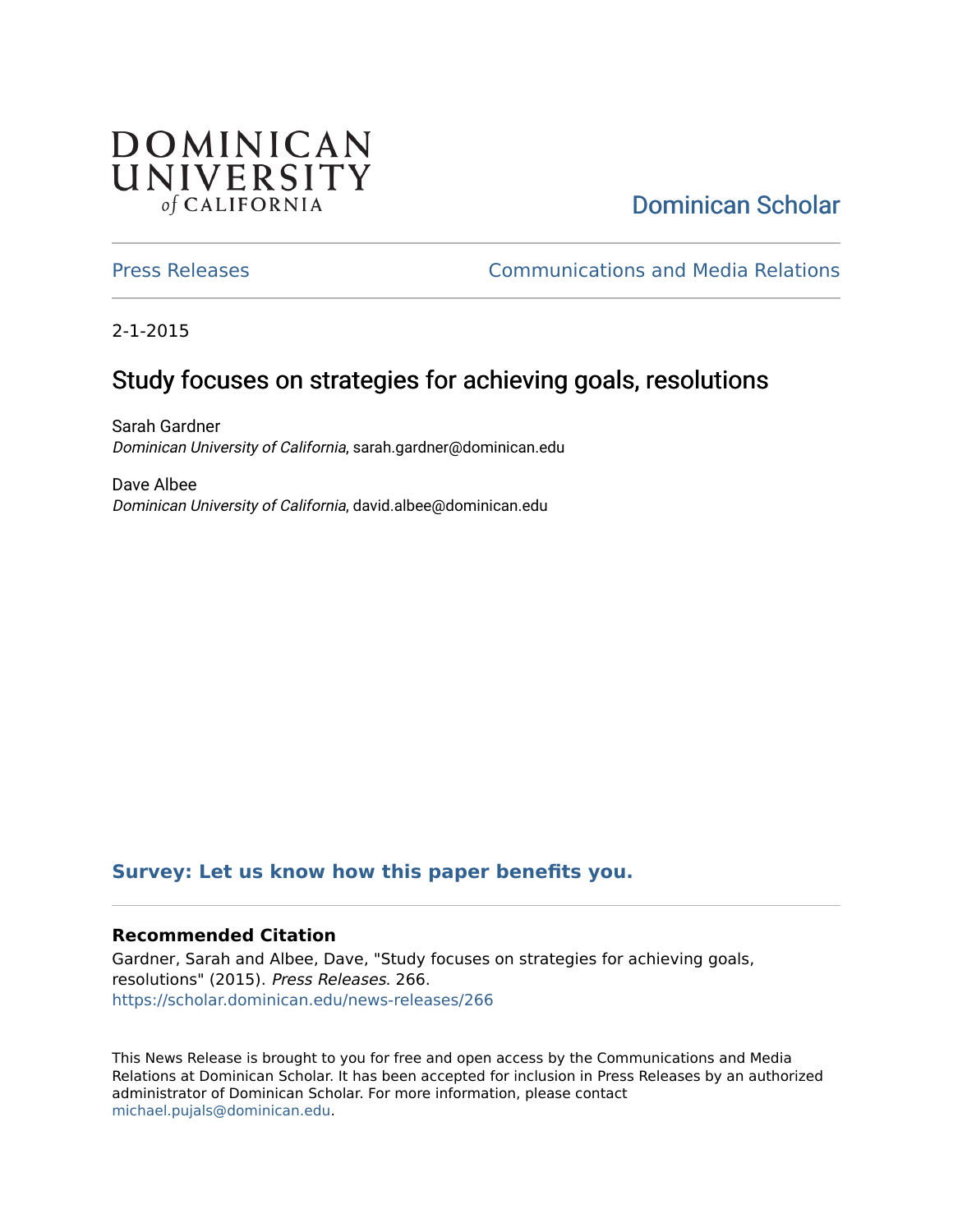### **Study focuses on strategies for achieving goals, resolutions**

Psychology professor Dr. Gail Matthews has advice for those who put 'stop procrastinating' on their list of New Year's resolutions: Share your goals with a friend.

Matthews, a professor in Dominican's Department of Psychology in the School of Arts, Humanities and Social Sciences, recruited 267 participants from a wide variety of businesses, organizations, and networking groups throughout the United States and overseas for a study on how goal achievement in the workplace is influenced by writing goals, committing to goal-directed actions, and accountability for those actions. Participants ranged in ages from 23 to 72 and represented a wide spectrum of backgrounds.

Matthews found that more than 70 percent of the participants who sent weekly updates to a friend reported successful goal achievement (completely accomplished their goal or were more than half way there), compared to 35 percent of those who kept their goals to themselves, without writing them down.

Her findings are due to be presented in May 2015 at the Ninth Annual International Conference of the Psychology Research Unit of Athens Institute for Education and Research (ATINER).

Matthews became interested in the study of procrastination about 11 years ago after reading an article in Fast Company magazine about the "1953 Yale Study of Goals." The premise of the study — that people who write down specific goals for their future are far more likely to be successful than those who have either unwritten goals or no specific goals at all — has inspired the teachings of many self-help authors and personal coaches.

The only trouble is that the study was never actually conducted. The 1996 Fast Company article debunked the Yale study as little more than an often-quoted urban legend. However, Matthews' research now backs up the conclusions long attributed to the mythical Yale study.

"With the proliferation of business and personal coaching and the often anecdotal reports of coaching success, it is important that this growing profession be founded on sound scientific research," Matthews said.

Participants in Matthews' study were randomly assigned to one of five groups.

Group 1 was asked to simply think about business-related goals they hoped to accomplish within a fourweek block and to rate each goal according to difficulty, importance, the extent to which they had the skills and resources to accomplish the goal, their commitment and motivation, and whether they had pursued the goal before (and, if so, their prior success).

Groups 2-5 were asked to write their goals and then rate them on the same dimensions as given to Group 1.

Group 3 was also asked to write action commitments for each goal. Group 4 had to both write goals and action commitments and also share these commitments with a friend.

Group 5 went the furthest by doing all of the above plus sending a weekly progress report to a friend.

Broadly categorized, participants' goals included completing a project, increasing income, increasing productivity, improving organization, enhancing performance/achievement, enhancing life balance, reducing work anxiety, and learning a new skill. Specific goals ranged from writing a chapter of a book to listing and selling a house.

Of the original 267 participants, 149 completed the study. These participants were asked to rate their progress and the degree to which they had accomplished their goals.